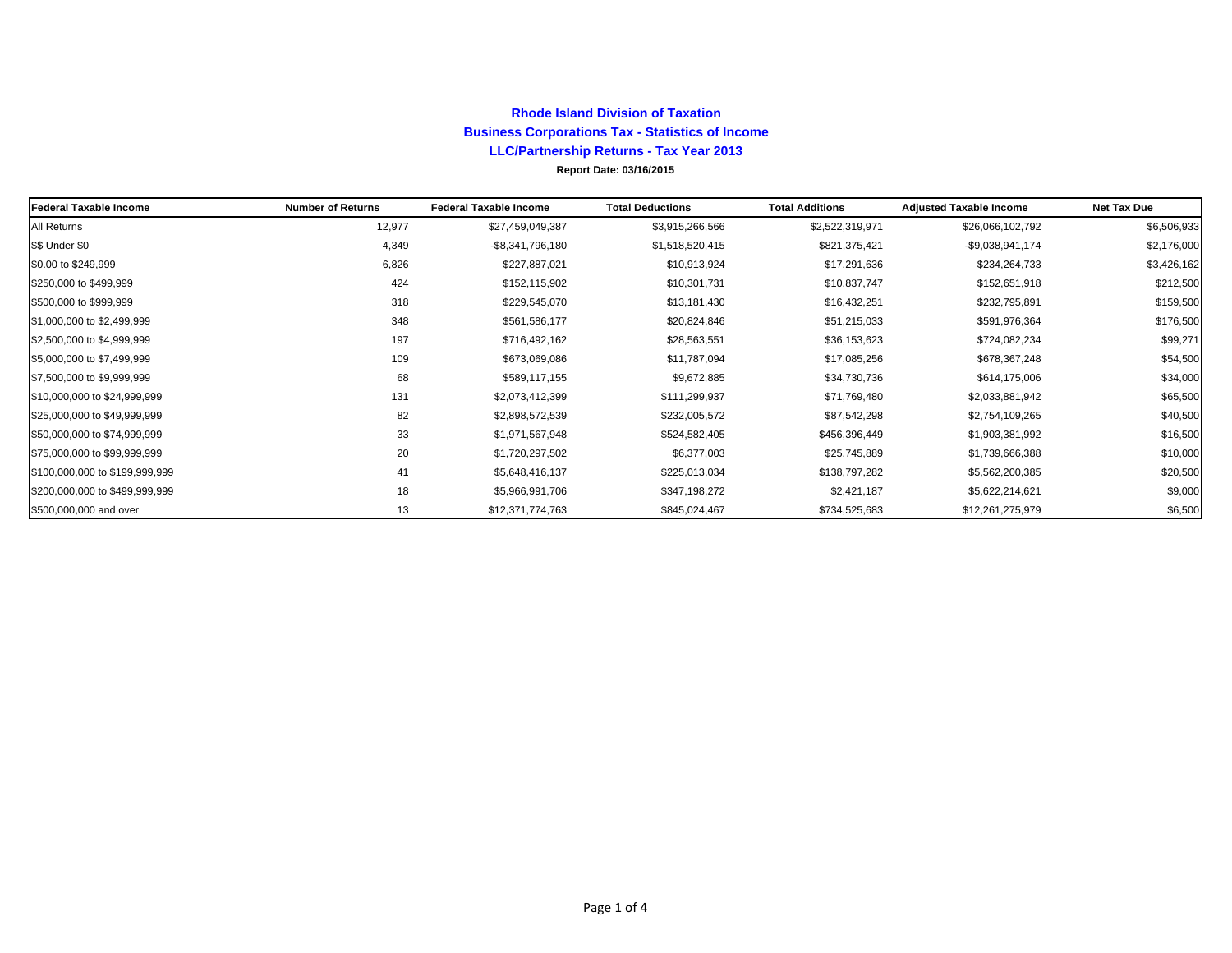# **Report Date: 03/16/2015 Rhode Island Division of Taxation Business Corporations Tax - Statistics of Income LLC/Partnership Returns - Deductions from Federal Taxable Income - Tax Year 2013**

|                                | Number of |                | <b>Exempt Dividends and Interest</b> |       | <b>Bonus Depreciation and Sec 179</b> |          | Discharge of Indebtedness |
|--------------------------------|-----------|----------------|--------------------------------------|-------|---------------------------------------|----------|---------------------------|
| <b>Federal Taxable Income</b>  | Returns   | Count          | Amount                               | Count | Amount                                | Count    | Amount                    |
| <b>All Returns</b>             | 12,977    | 150            | \$361,782,062                        | 2,505 | \$3,553,484,504                       | 3        | \$143,659,220             |
| \$\$ Under \$0                 | 4,349     | 34             | \$72,681,565                         | 807   | \$1,445,838,850                       |          | \$374,601                 |
| \$0.00 to \$249,999            | 6,826     | 21             | \$88,476                             | 1,040 | \$10,825,448                          | 0        | \$0                       |
| \$250,000 to \$499,999         | 424       | 7              | \$571,102                            | 145   | \$9,730,629                           | 0        | \$0                       |
| \$500,000 to \$999,999         | 318       | $\overline{7}$ | \$20,848                             | 137   | \$13,160,582                          | 0        | \$0                       |
| \$1,000,000 to \$2,499,999     | 348       | 23             | \$3,898,132                          | 123   | \$16,926,714                          | 0        | \$0                       |
| \$2,500,000 to \$4,999,999     | 197       | 11             | \$7,975,802                          | 69    | \$20,587,749                          | 0        | \$0                       |
| \$5,000,000 to \$7,499,999     | 109       | 7              | \$6,155                              | 30    | \$11,780,939                          | 0        | \$0                       |
| \$7,500,000 to \$9,999,999     | 68        | 3              | \$8,113                              | 29    | \$9,664,772                           | 0        | \$0                       |
| \$10,000,000 to \$24,999,999   | 131       | 13             | \$338,839                            | 42    | \$110,961,098                         | 0        | \$0                       |
| \$25,000,000 to \$49,999,999   | 82        | 8              | \$39,140,540                         | 35    | \$192,865,032                         | 0        | \$0                       |
| \$50,000,000 to \$74,999,999   | 33        | 4              | \$146,462                            | 12    | \$524,435,943                         |          | \$143,188,375             |
| \$75,000,000 to \$99,999,999   | 20        | 2              | \$164,031                            | 9     | \$6,212,972                           | 0        | \$0                       |
| \$100,000,000 to \$199,999,999 | 41        | 5              | \$147,563,322                        | 14    | \$77,449,712                          |          | \$96,244                  |
| \$200,000,000 to \$499,999,999 | 18        | 2              | \$3,180                              |       | \$347,195,092                         | $\Omega$ | \$0                       |
| \$500,000,000 and over         | 13        | 3              | \$89,175,495                         | 6     | \$755,848,972                         | 0        | \$0                       |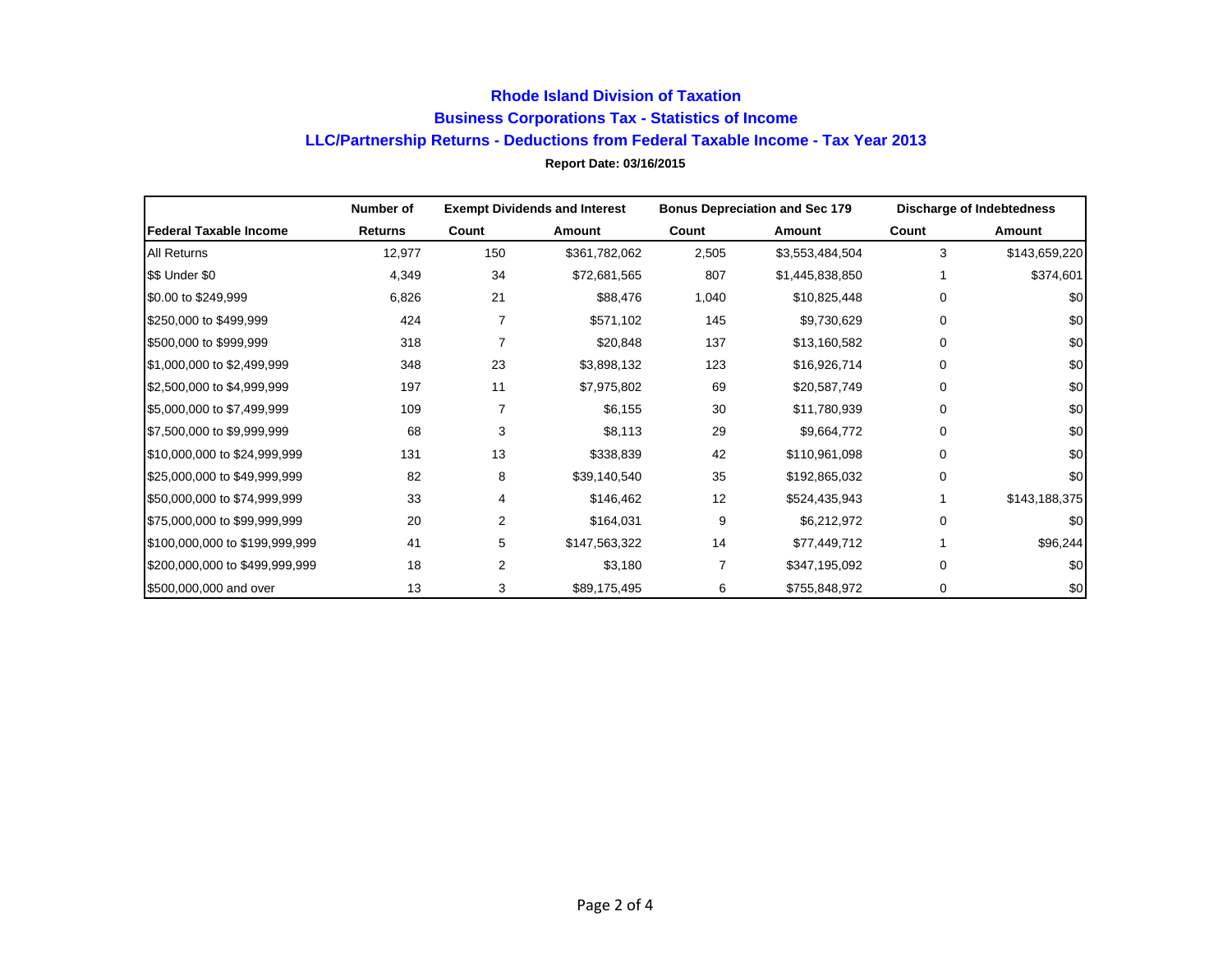# **Report Date: 03/16/2015 Rhode Island Division of Taxation Business Corporations Tax - Statistics of Income LLC/Partnership Returns - Additions to Federal Taxable Income - Tax Year 2013**

|                                | Number of      | <b>Interest Income</b> |              | <b>Rhode Island Corporate Taxes</b> |             | <b>Bonus Depreciation and Sec 179</b> |                 |
|--------------------------------|----------------|------------------------|--------------|-------------------------------------|-------------|---------------------------------------|-----------------|
| Federal Taxable Income         | <b>Returns</b> | Count                  | Amount       | Count                               | Amount      | Count                                 | Amount          |
| <b>All Returns</b>             | 12,977         | 168                    | \$71,925,483 | 26                                  | \$7,244,276 | 1,738                                 | \$2,350,870,691 |
| \$\$ Under \$0                 | 4,349          | 30                     | \$15,621,280 | 11                                  | \$1,818,732 | 597                                   | \$803,932,284   |
| \$0.00 to \$249,999            | 6,826          | 35                     | \$278,387    |                                     | \$118,801   | 528                                   | \$16,636,590    |
| \$250,000 to \$499,999         | 424            | 11                     | \$277,393    |                                     | \$1,817     | 104                                   | \$10,431,680    |
| \$500,000 to \$999,999         | 318            | 13                     | \$490,442    |                                     | \$12,158    | 110                                   | \$15,929,495    |
| \$1,000,000 to \$2,499,999     | 348            | 20                     | \$1,095,884  | 3                                   | \$157,219   | 136                                   | \$47,553,090    |
| \$2,500,000 to \$4,999,999     | 197            | 15                     | \$796,568    | 0                                   | \$0         | 81                                    | \$35,357,055    |
| \$5,000,000 to \$7,499,999     | 109            | 9                      | \$1,165,434  | 0                                   | \$0         | 37                                    | \$15,919,822    |
| \$7,500,000 to \$9,999,999     | 68             | 5                      | \$1,178,127  |                                     | \$3,826,769 | 24                                    | \$29,079,996    |
| \$10,000,000 to \$24,999,999   | 131            | 12                     | \$3,584,398  | 0                                   | \$0         | 50                                    | \$60,561,175    |
| \$25,000,000 to \$49,999,999   | 82             |                        | \$5,556,935  |                                     | \$1,272,286 | 36                                    | \$76,775,868    |
| \$50,000,000 to \$74,999,999   | 33             | $\overline{2}$         | \$5,858      |                                     | \$36,494    | 10                                    | \$456,354,097   |
| \$75,000,000 to \$99,999,999   | 20             |                        | \$1,082,802  | 0                                   | \$0         | 9                                     | \$24,663,087    |
| \$100,000,000 to \$199,999,999 | 41             | 5                      | \$708,744    | 0                                   | \$0         | 12                                    | \$60,812,813    |
| \$200,000,000 to \$499,999,999 | 18             | $\overline{2}$         | \$2,650      | $\Omega$                            | \$0         |                                       | \$2,418,537     |
| \$500,000,000 and over         | 13             |                        | \$40,080,581 | 0                                   | \$0         | 3                                     | \$694,445,102   |